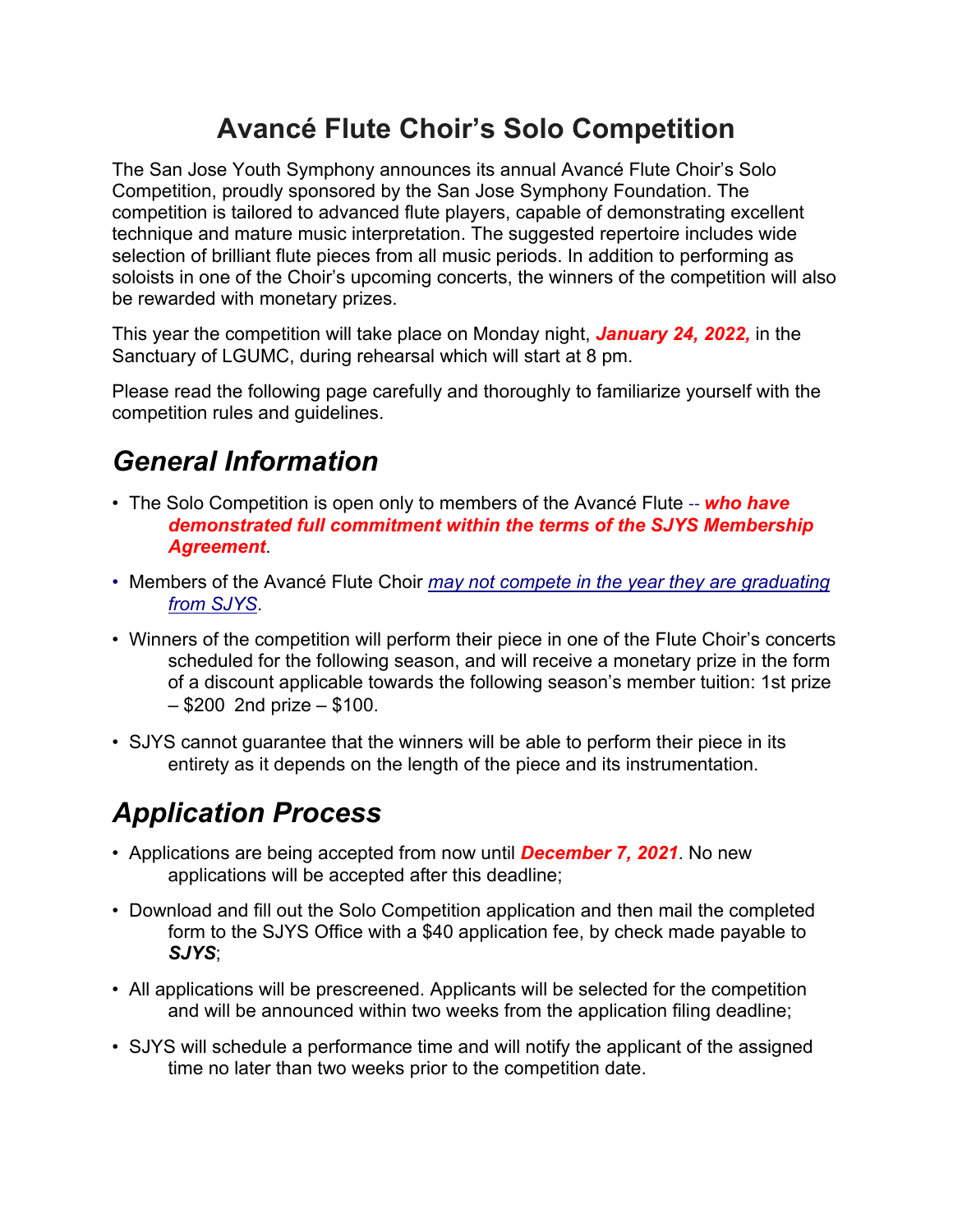# *Competition Rules*

- Contestants must be an Avancé Flute Choir member with high attendance and active participation;
- Double or triple concertos are accepted;
- Contestants are not permitted to enter the competition with a concerto that was performed by the Flute Choir during the previous season;
- Contestants must choose pieces from the sample list posted below or have another piece pre-approved by the Flute Choir conductor before submitting their application;
- Only one movement of the concerto is required to enter the competition;
- *All contestants must provide their own accompanist* for the Avancé Flute Choir Solo Competition, *and notify SJYS of their choice of accompanist no later than January 11, 2022.*
- All contestants must bring two copies of the piano score of the music performed for the judges;
- Contestants who arrive after their assigned time will not be allowed to perform. Please plan to arrive early and warm up in the room provided;
- Contestants may not exchange audition times with other contestants.

#### *The Competition*

- No more than two winners will be chosen. The judges have the right to choose no winners if the level of performance does not meet the standards of competition. The decision of the judges is final;
- SJYS members and parents are welcome to attend the competition as observers;
- SJYS expects that the winners keep their performance level as high or higher by the first rehearsal date with the Choir. There will be a mandatory meeting with the conductor one month prior to the first rehearsal date, where the winners are expected to demonstrate their competence in performing the work.
	- Competition winners **must be prepared to play their piece for any set of the following season in the event of an exigency**, regardless of which set they are initially assigned to perform or will be disqualified from playing.